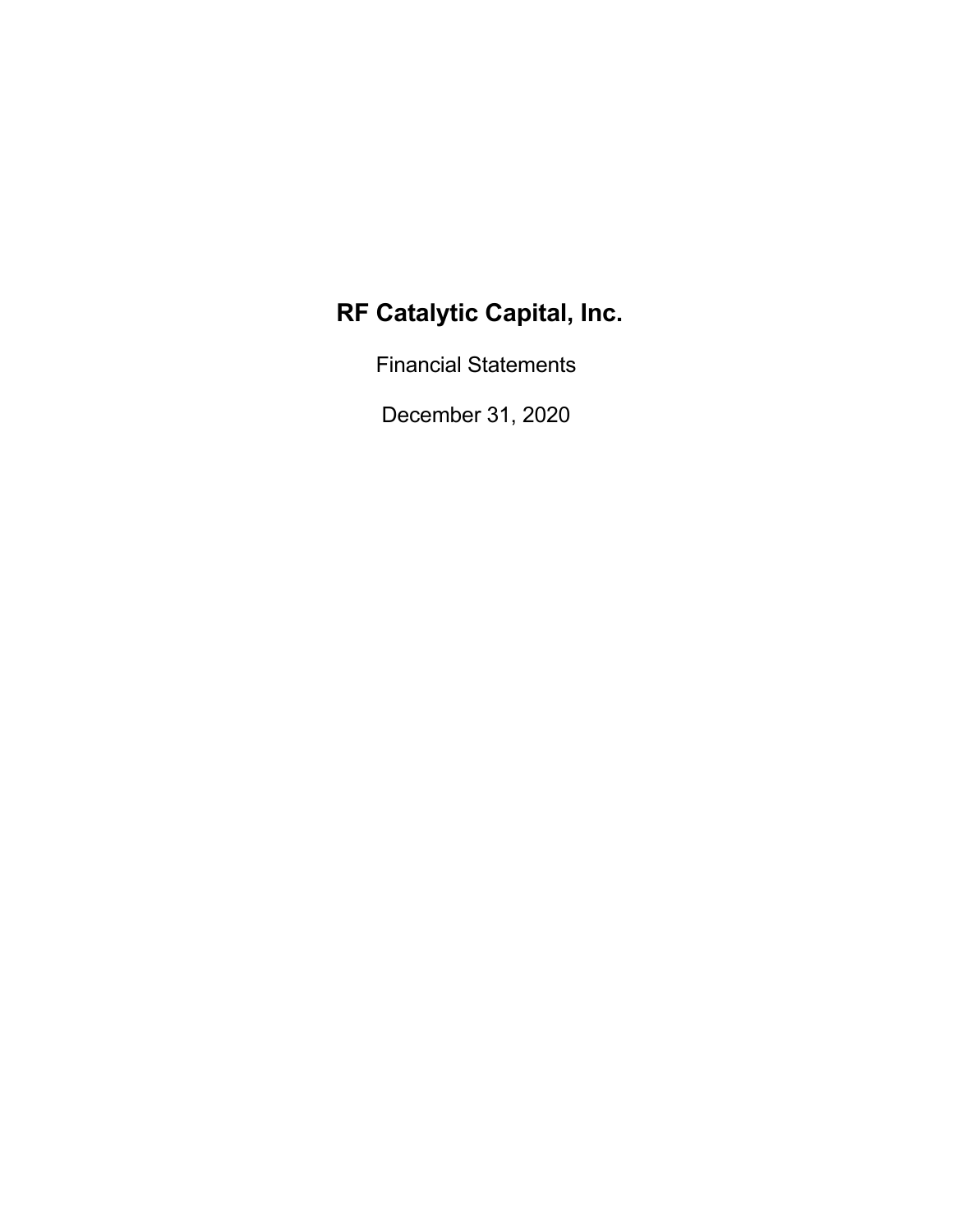

### **Independent Auditors' Report**

**To the Board of Trustees of RF Catalytic Capital, Inc.** 

We have audited the accompanying financial statements of RF Catalytic Capital, Inc. ("RFCC") which comprise the statement of financial position as of December 31, 2020 and the related statement of activities and cash flows for the period July 10, 2020 to December 31, 2020, and the related notes to the financial statements.

## *Management's Responsibility for the Financial Statements*

Management is responsible for the preparation and fair presentation of the financial statements in accordance with accounting principles generally accepted in the United States of America; this includes the design, implementation, and maintenance of internal control relevant to the preparation and fair presentation of financial statements that are free from material misstatement, whether due to fraud or error.

#### *Auditors' Responsibility*

Our responsibility is to express an opinion on the financial statements based on our audit. We conducted our audit in accordance with auditing standards generally accepted in the United States of America. Those standards require that we plan and perform the audit to obtain reasonable assurance about whether the financial statements are free from material misstatement.

An audit involves performing procedures to obtain audit evidence about the amounts and disclosures in the financial statements. The procedures selected depend on the auditors' judgment, including the assessment of the risks of material misstatement of the financial statements, whether due to fraud or error. In making those risk assessments, the auditor considers internal control relevant to the entity's preparation and fair presentation of the financial statements in order to design audit procedures that are appropriate in the circumstances, but not for the purpose of expressing an opinion on the effectiveness of the entity's internal control. Accordingly, we express no such opinion. An audit also includes evaluating the appropriateness of accounting policies used and the reasonableness of significant accounting estimates made by management, as well as evaluating the overall presentation of the financial statements.

We believe that the audit evidence we have obtained is sufficient and appropriate to provide a basis for our audit opinion.

PKF O'CONNOR DAVIES, LLP 665 Fifth Avenue, New York, NY 10022 I Tel: 212.867.8000 or 212.286.2600 I Fax: 212.286.4080 I www.pkfod.com

PKF O'Connor Davies, LLP is a member firm of the PKF International Limited network of legally independent firms and does not accept any responsibility or liability for the actions or inactions on the part of any other individual member firm or firms.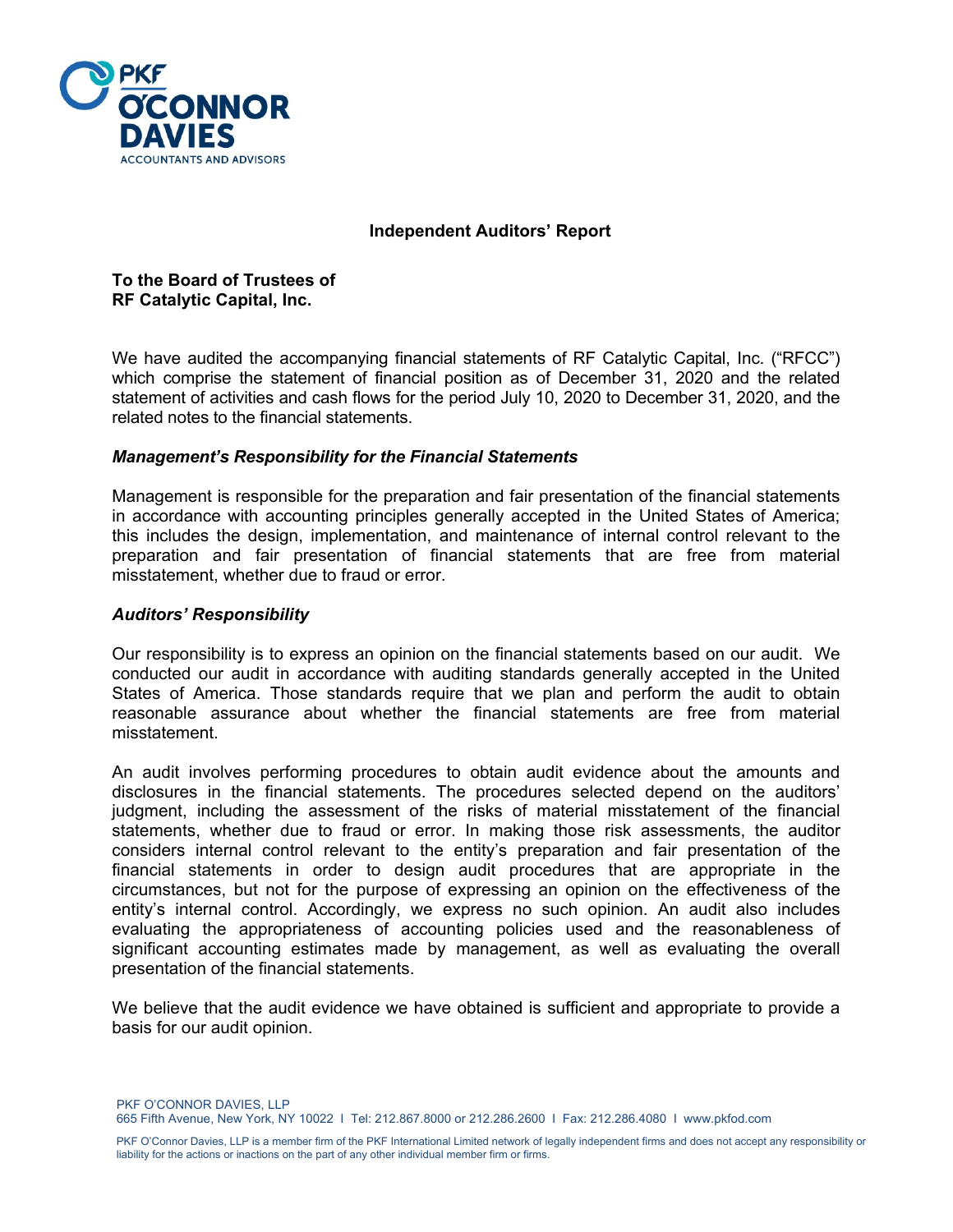**To the Board of Trustees of RF Catalytic Capital, Inc.**  Page 2

## *Opinion*

In our opinion, the financial statements referred to above present fairly, in all material respects, the financial position of RF Catalytic Capital, Inc. as of December 31, 2020, the changes in its net assets and its cash flows for the period July 10, 2020 to December 31, 2020 in accordance with accounting principles generally accepted in the United States of America.

PKF O'Connor Davies, LLP

June 7, 2021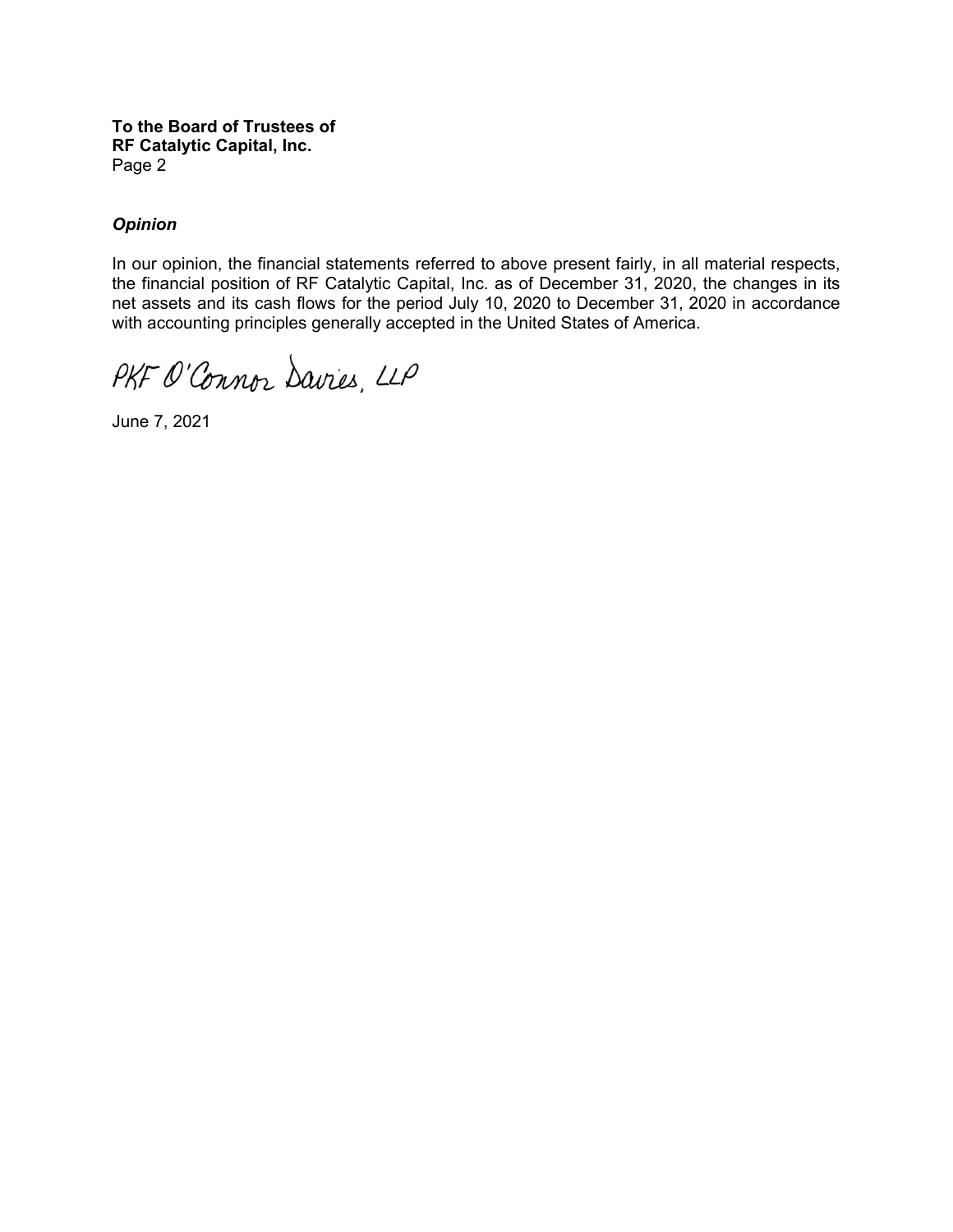Statement of Financial Position December 31, 2020

| <b>ASSETS</b><br>Cash                   | 7,251,286<br>\$ |
|-----------------------------------------|-----------------|
| <b>LIABILITIES AND NET ASSETS</b>       |                 |
| Liabilities                             |                 |
| Rescinded grant payable                 | \$<br>500,000   |
| <b>Net Assets</b>                       |                 |
| Net assets, without donor restriction   | 1,286           |
| Net assets, with donor restriction      | 6,750,000       |
| <b>Total Net Assets</b>                 | 6,751,286       |
| <b>Total Liabilities and Net Assets</b> | 7,251,286       |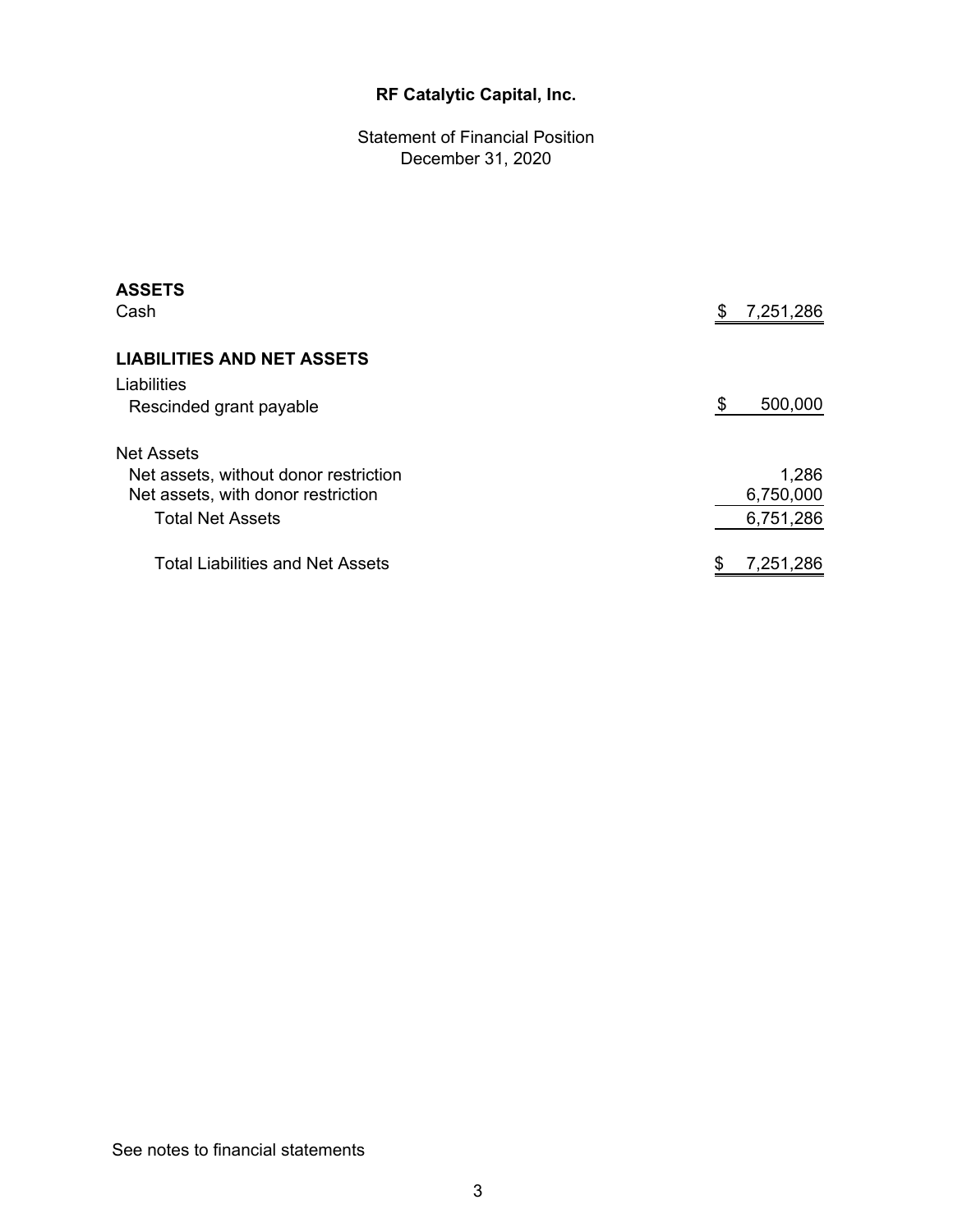# Statement of Activities July 10, 2020 to December 31, 2020

|                                                         | <b>Without Donor</b> | <b>With Donor</b> |                    |  |
|---------------------------------------------------------|----------------------|-------------------|--------------------|--|
|                                                         | Restrictions         | Restrictions      | Total              |  |
| <b>REVENUE</b>                                          |                      |                   |                    |  |
| Contributions of cash and other financial assets        | \$                   | \$<br>6,750,000   | \$<br>6,750,000    |  |
| Contributions of nonfinancial assets<br>Interest income | 1,190,272<br>1,286   |                   | 1,190,272<br>1,286 |  |
|                                                         | 1,191,558            | 6,750,000         | 7,941,558          |  |
| <b>EXPENSES</b>                                         |                      |                   |                    |  |
| Program costs                                           | 209,881              |                   | 209,881            |  |
| Operations and governance                               | 980,391              |                   | 980,391            |  |
| <b>Total Expenses</b>                                   | 1,190,272            |                   | 1,190,272          |  |
| Change in Net Assets                                    | 1,286                | 6,750,000         | 6,751,286          |  |
| <b>NET ASSETS</b>                                       |                      |                   |                    |  |
| Beginning of period                                     |                      |                   |                    |  |
| End of period                                           | 1,286<br>\$          | 6,750,000<br>\$   | 6,751,286<br>\$    |  |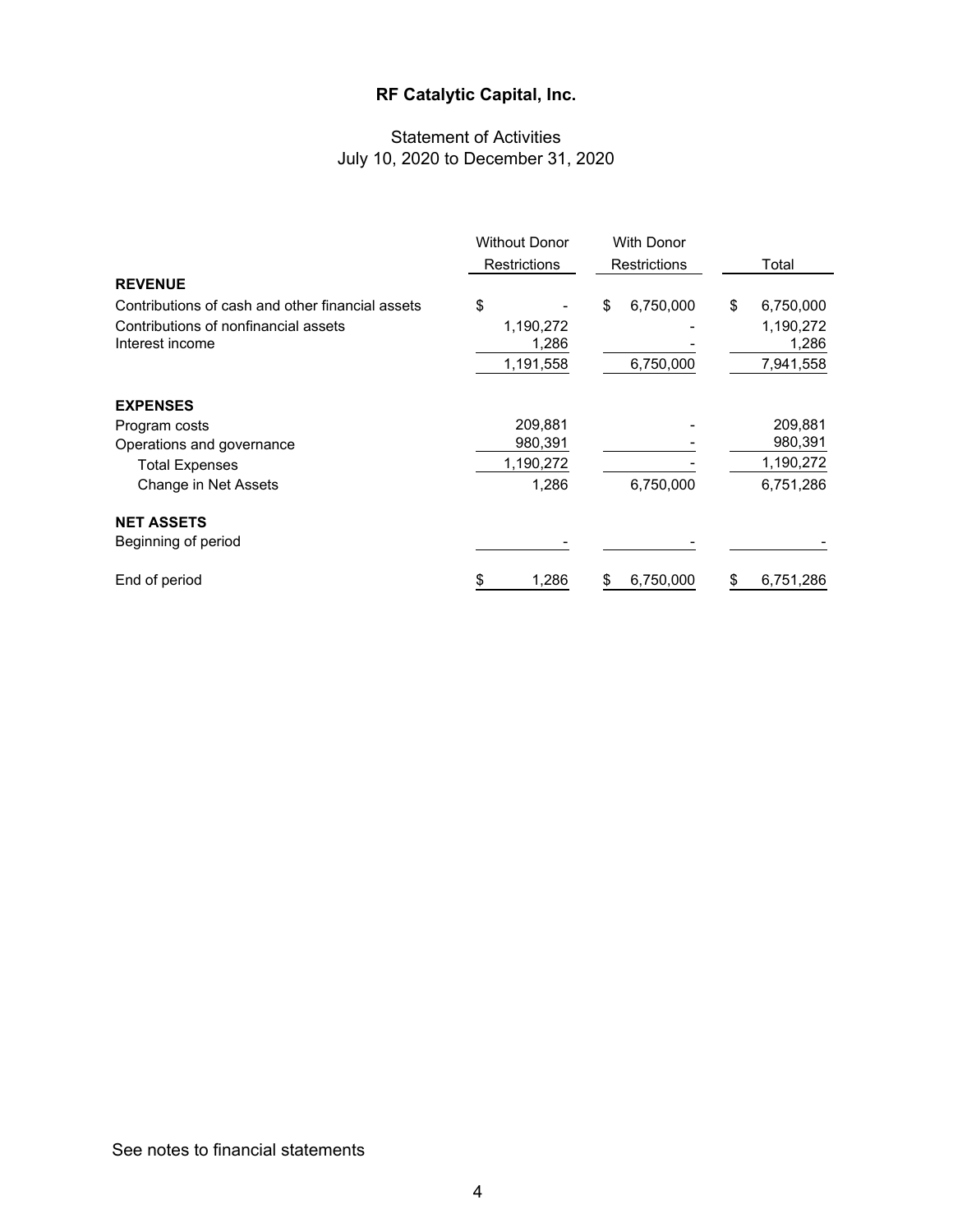Statement of Cash Flows July 10, 2020 to December 31, 2020

| <b>CASH FLOWS FROM OPERATING ACTIVITIES</b>                                            |             |
|----------------------------------------------------------------------------------------|-------------|
| Change in net assets                                                                   | \$6,751,286 |
| Adjustments to reconcile change in net assets to<br>net cash from operating activities |             |
| Changes in operating assets and liabilities                                            |             |
| Rescinded grant payable                                                                | 500,000     |
| Net Cash from Operating Activities                                                     | 7,251,286   |
| <b>CASH</b><br>Beginning of period                                                     |             |
| End of period                                                                          | \$7,251,286 |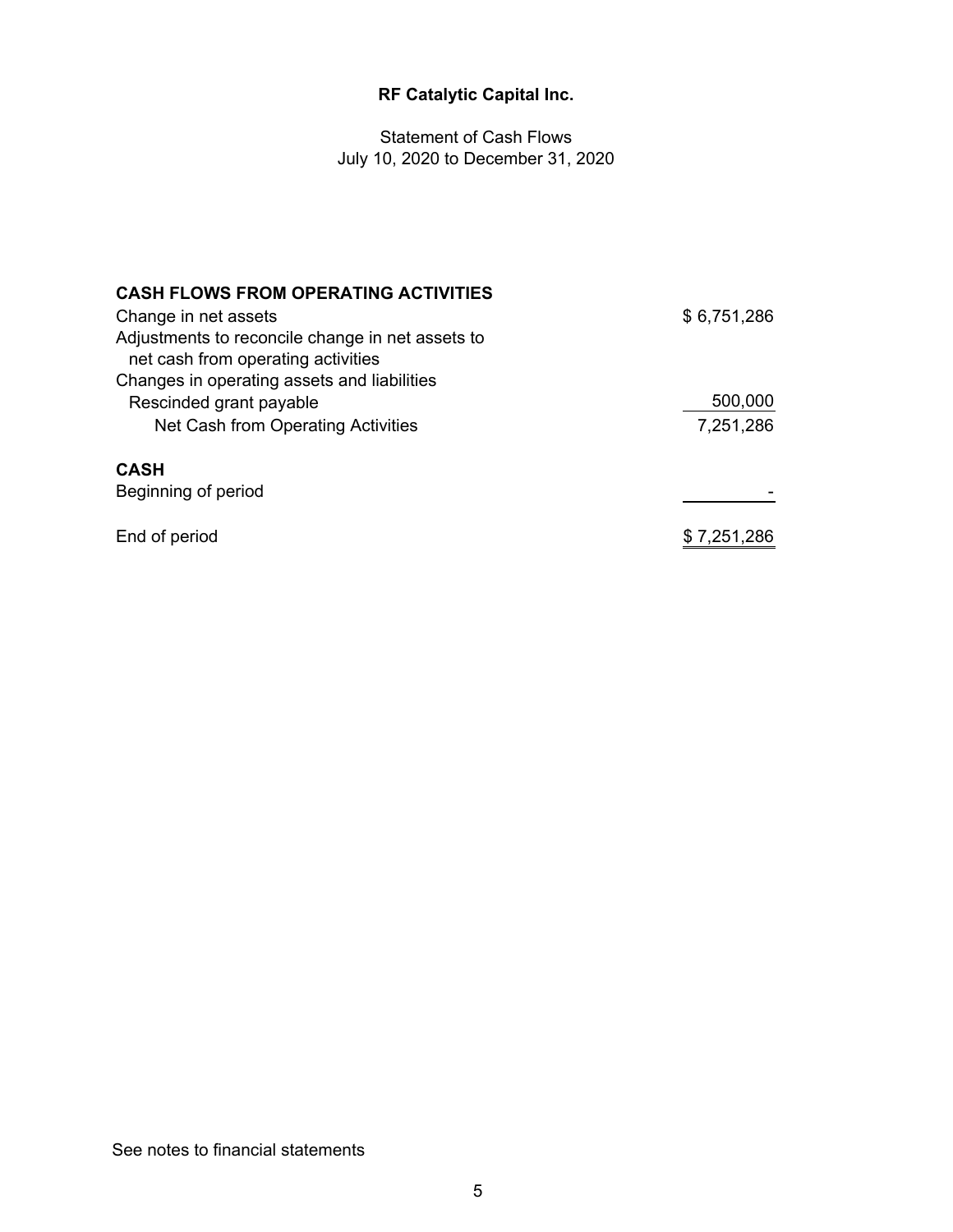Notes to Financial Statements December 31, 2020

#### **1. Organization**

RF Catalytic Capital, Inc. ("RFCC") is a public charity incorporated under the laws of the state of Delaware on July 10, 2020. RFCC was created by The Rockefeller Foundation ("RF") and is affiliated with RF through common management. RFCC's head office is located in New York City.

RFCC aims to foster and promote the general wellbeing of humanity throughout the world. Specifically, RFCC will work to develop, support and/or apply innovative solutions to address the world's most intractable social and environmental problems impacting vulnerable people, communities and ecosystems, and aggregate, manage and deploy capital to fund activities consistent with the foregoing and which build on or otherwise strengthen or expand the charitable programs and initiatives of RF and other like-minded institutions, as those may be articulated from time to time, including without limitation in the areas of public health, food sustainability and security, ending energy poverty and promoting renewable clean energy and expanding equity and economic opportunity.

RFCC is a not-for-profit organization exempt from federal income taxes under Section 501(c)(3) of the Internal Revenue Code and has been designated as an organization which is not a private foundation.

### **2. Summary of Significant Accounting Policies**

#### *Basis of Presentation and Use of Estimates*

The accompanying financial statements have been prepared in accordance with accounting principles generally accepted in the United States of America, (US GAAP) which requires management to make estimates and assumptions that affect the reported amounts of assets and liabilities and disclosure of contingent assets and liabilities at the date of the financial statements and the reported amounts of revenue and expenses during the reporting period. Accordingly, actual results could differ from those estimates.

#### *New Accounting Pronouncements*

During 2018, the FASB issued ASU 2018-08, *Not-for-Profit Entities (Topic 958) – Clarifying the Scope and Accounting Guidance for Contributions Received and Contributions Made*. The update provides new guidance on characterizing grants and similar contracts as either reciprocal or nonreciprocal transactions, and it provides a framework for distinguishing between conditional and unconditional contributions.

During 2020, the FASB issued ASU 2020-07, *Not-for-Profit Entities (Topic 958) – Presentation and Disclosures by Not-for-Profit Entities for Contributed Nonfinancial Assets.* The update provides new guidance on the measurement of contributed nonfinancial assets received by not-for-profits (NFPS) and the amount of those contributed assets used in an NFP's program and other activities resulting in greater transparency of contributed nonfinancial assets.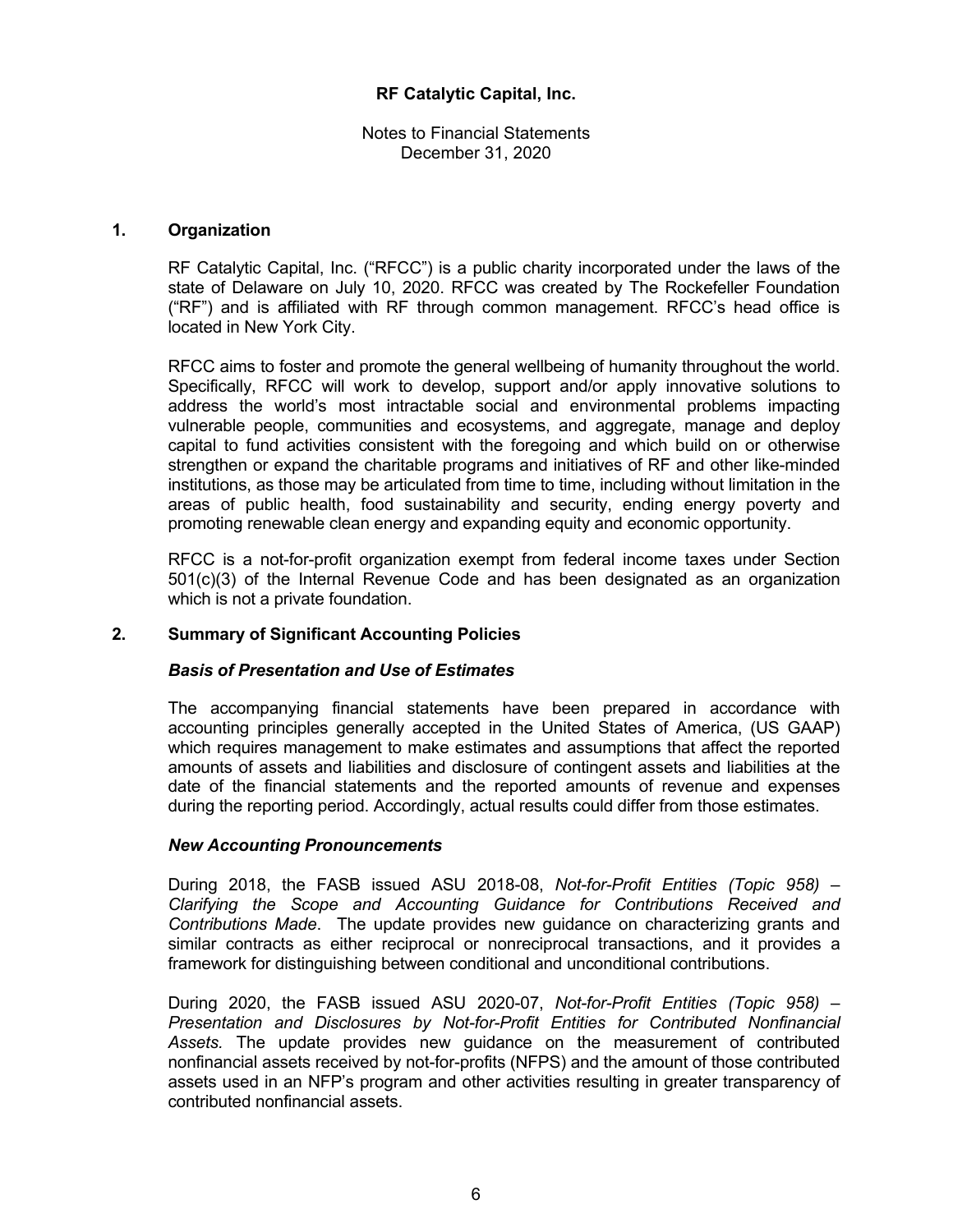Notes to Financial Statements December 31, 2020

# **2. Summary of Significant Accounting Policies** *(continued)*

### *Net Asset Presentation*

RFCC reports information regarding financial position and activities according to two classes of net assets: without and with donor restrictions.

*Without donor restrictions –* Consist of resources available for the general support of RFCC operations. Net assets without donor restrictions may be used at the discretion of RFCC's management and Board of Directors.

*With donor restrictions –* Represent amounts restricted by donors to be used for specific activities or at some future date, or which require RFCC to maintain in perpetuity, including funds that are subject to restrictions or gift instruments requiring that the principal be invested in perpetuity and the income be used for specific or general purposes. When a donor restriction expires, that is, when a time restriction ends or a purpose restriction is fulfilled, net assets with donor restrictions are reclassified to net assets without donor restrictions and reported in the statement of activities as net assets released from restrictions.

# *Cash*

Cash consists of cash on deposit at a financial institution.

#### *Accounting for Uncertainty in Income Taxes*

RFCC recognizes the effect of income tax positions only if those positions are more likely than not of being sustained. Management has determined that RFCC had no uncertain tax positions that would require financial recognition or disclosure. RFCC is subject to examinations by the applicable taxing jurisdictions for periods since inception.

#### *Contributions*

Contributions are recorded as restricted support if they are received with donor stipulations that limit the use of the contribution or that have time restrictions. When a donor restriction expires, that is, when a stipulated time restriction ends or purport restriction is accomplished, net assets with donor restrictions are reclassified as net assets without donor restrictions and reported in the statement of activities as net assets released from restrictions.

#### *Functional Allocation of Expenses*

RFCC allocates expenses on a functional basis among its various program and supporting services. Expenditures that are attributed to a specific program or supporting service are reported accordingly. Therefore costs are directly assigned and are not allocated across various basis.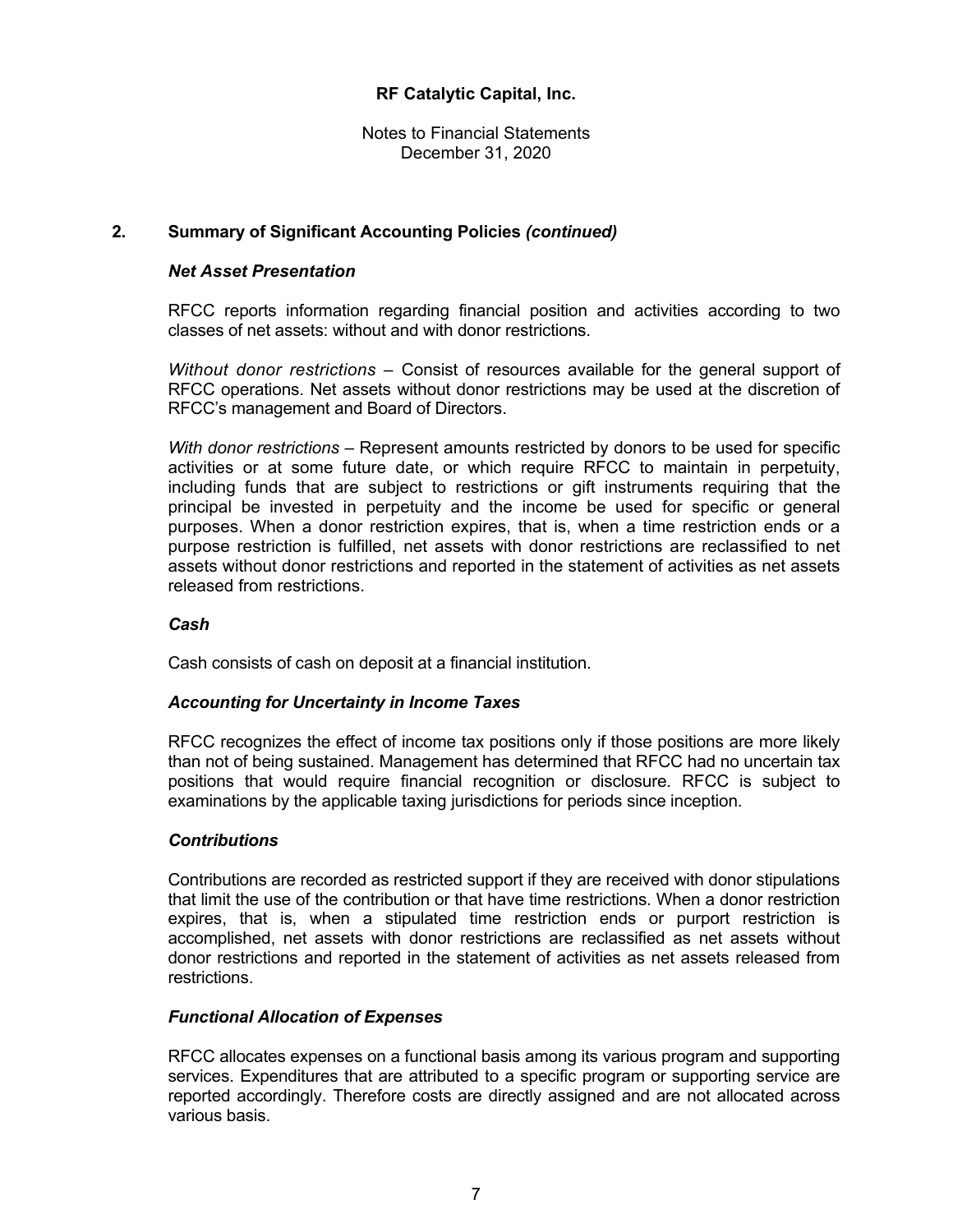Notes to Financial Statements December 31, 2020

### **2. Summary of Significant Accounting Policies** *(continued)*

#### *Functional Allocation of Expenses (continued)*

Program services consists of RFCC's work in supporting commitments in Power and Climate, Health, Food, Equity and Economic Opportunity, Innovation, Innovative Finance, Communications, Policy and Advocacy and Co-Impact. This includes grants, direct charitable activities and program costs. Supporting services consists of the President's office, Operations and Governance divisions.

#### **3. Concentrations of Credit Risk**

RFCC maintains cash at a major financial institution within the United States of America. Generally, deposits are in excess of federally insured limits. Management of RFCC monitors its cash levels. RFCC has not experienced any losses on its deposits.

# **4. Related Entity Transactions**

RF serves as the sole member of RFCC. During the period ended December 31, 2020, RFCC received a contribution of \$1,750,000 from RF for its programmatic operations. In addition, three employees of RF also serves as officers of RFCC.

#### **5. Liquidity and Availability of Financial Assets**

Financial assets available for general expenditure that is, without donor restriction or other restrictions, limiting their use, within one year of the statement of financial position date consists of:

| <b>Financial Assets:</b>                                                                             |                          |
|------------------------------------------------------------------------------------------------------|--------------------------|
| Cash                                                                                                 | \$7,251,286              |
| Less: donor restrictions related to time or purpose<br>Less: rescinded grant funds due to RF         | (6,750,000)<br>(500,000) |
| <b>Financial Assets Available to Meet General</b><br><b>Expenditures Over the Next Twelve Months</b> | 1.286                    |

As part of RFCC's liquidity management strategy, RFCC structures its financial assets to be available as it grants payments and other general liabilities come due. The withdrawals are adjusted based on the grants to be disbursed, if any and other factors affecting available cash such as general operating expenses, program costs and other factors affecting available cash.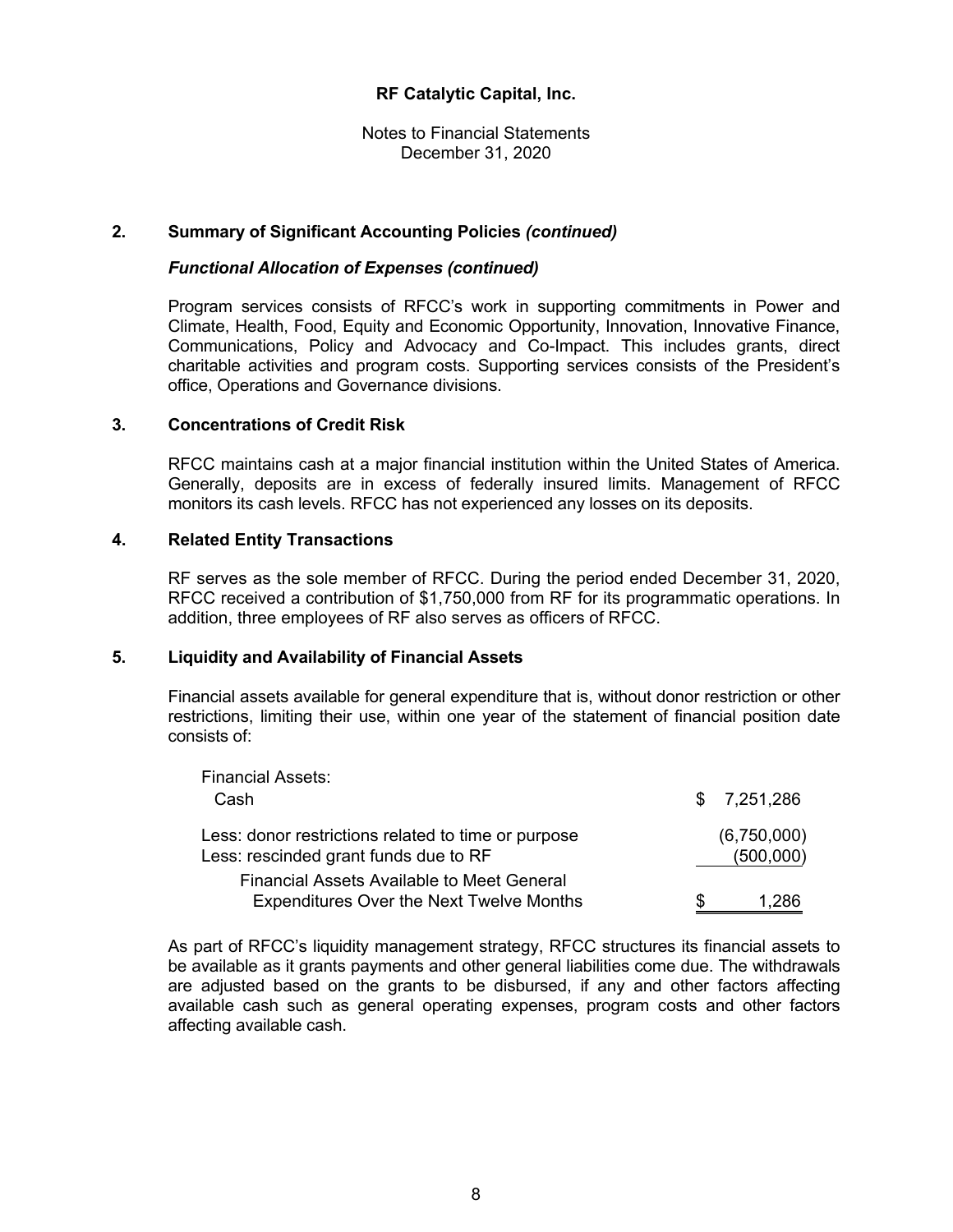Notes to Financial Statements December 31, 2020

#### **6. Contributed Nonfinancial Assets**

Effective August 31, 2020, RFCC entered into an agreement with RF whereby RF agrees to provide certain services and resources to RFCC. Pursuant to the agreement, RF allocates a portion of the personnel costs of certain employees who provide services to RFCC. RF also provides space and other support services under the agreement.

RFCC has relied and expects to continue to rely on in-kind and other support from RF to manage its operations. During 2020, RF contributed in-kind support of approximately \$1,190,000 to RFCC for its operations. In addition, directors and officers have made a significant contribution of their time to develop RFCC and its programs. For the period ended December 31, 2020, contributed nonfinancial assets recognized within the statement of activities included:

|                                       | Amount      |
|---------------------------------------|-------------|
|                                       |             |
| Services by RF personnel \$ 1,082,770 |             |
| <b>Professional services</b>          | 97,948      |
| Software                              | 9,554       |
|                                       | \$1,190,272 |

RFCC recognized contributed nonfinancial assets within revenue, including services conducted by RF personnel, professional services and software. All assets and services recognized as contributed nonfinancial assets were utilized for programmatic, operations and governance activities. Unless otherwise noted, contributed nonfinancial assets did not have donor-imposed restrictions.

|                              | Revenue<br>Recognized | Utilization in<br>Programs/Activites          | Donor<br><b>Restrictions</b> | Valuation Techniques and Inputs                                                                                                                                                                                          |
|------------------------------|-----------------------|-----------------------------------------------|------------------------------|--------------------------------------------------------------------------------------------------------------------------------------------------------------------------------------------------------------------------|
| Services by RF Personnel \$  | 1,082,770             | Programmatic,<br>Operations and<br>Governance | restriction                  | RFCC estimated the fair value on the<br>No associated donor basis of estimated time spent by RF<br>personnel to conduct RFCC operations                                                                                  |
| <b>Professional Services</b> | 97.948                | Operations and<br>Governance                  | restriction                  | Contributed services for professional<br>services conducted are valued at the<br>estimated fair value based on current<br>No associated donor rates for similar professional services<br>conducted in the United States. |
| Software                     | 9.554                 | Operations and<br>Governance                  | restriction                  | Contributed services for software are<br>valued at the estimated fair value based<br>No associated donor on similar software products sold in the<br>United States.                                                      |